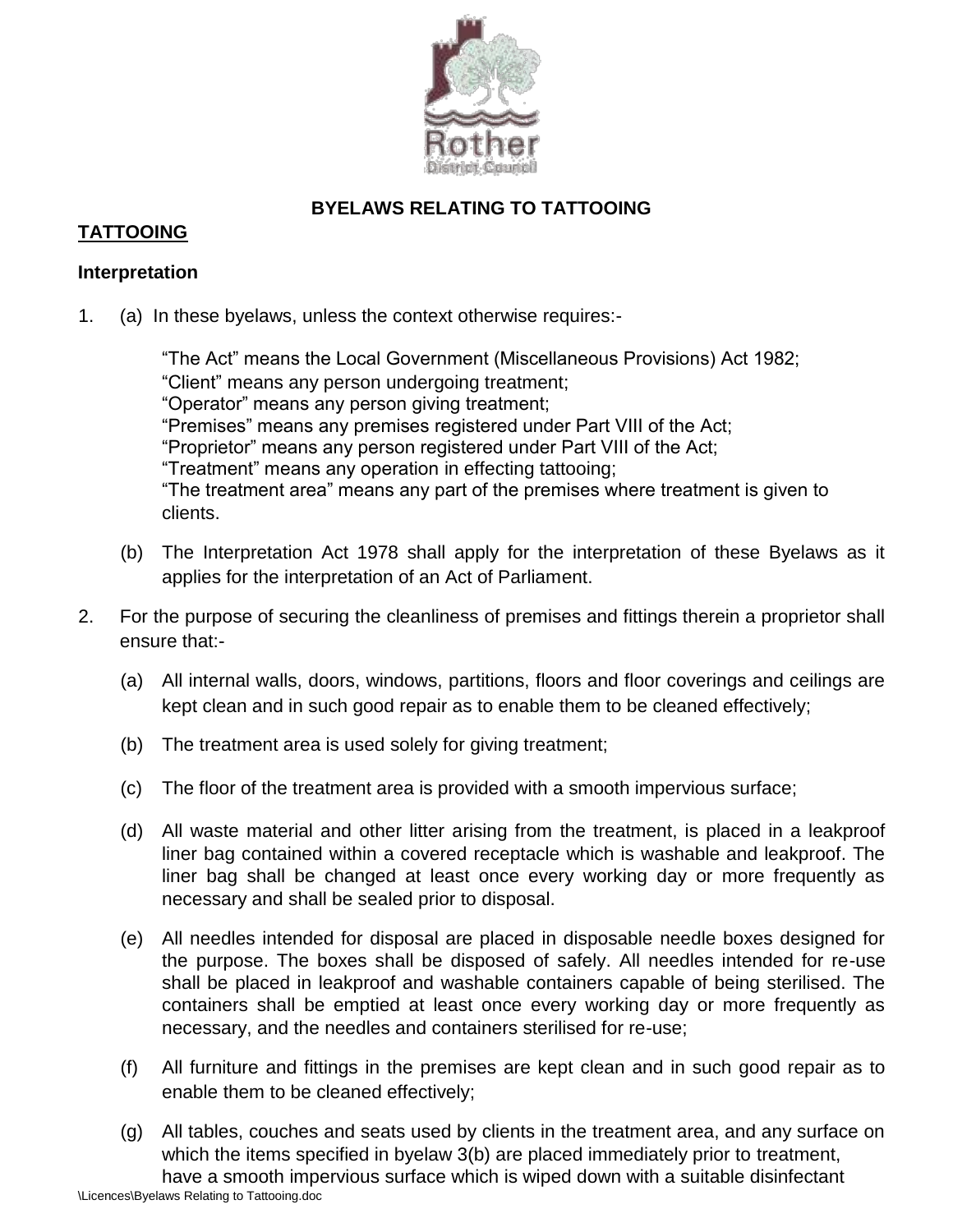between the treatment of different clients and thoroughly cleaned at the end of each working day;

- (h) Where tables or couches are used, they shall be covered by a disposable paper sheet which shall be changed for each client;
- (i) A notice or notices reading "NO SMOKING" are prominently displayed within the treatment area.
- 3. For the purpose of securing the cleansing and, so far as is appropriate, the sterilisation of instruments, materials and equipment used in connection with the treatment:-
	- (a) An operator shall ensure that, before use in connection with treatment, any gown, wrap or other protective clothing, paper or other covering towel, cloth or other such articles used in the treatment:-
		- (i) is clean and in good repair and condition;
		- (ii) has not previously been used in connection with any other client unless it consists of a material which can be and has been cleaned and so far as is appropriate sterilised;
	- (b) An operator shall ensure that:-
		- (i) any needle, metal instrument or other item of equipment, used in treatment or for handling instruments and needles used in treatment, is in a sterile condition and kept sterile until it is used;
		- (ii) all dyes used for tattooing are bacteriologically clean and inert;
		- (iii) the containers used to hold the dyes for each client are either disposed of at the end of each session of treatments, or are sterilised before re-use;
	- (c) A proprietor shall provide:-
		- (i) facilities and equipment for the purpose of sterilisation (unless pre-sterilised items are used) and of cleansing, as required in pursuance of these byelaws;
		- (ii) sufficient and safe gas points and/or electrical socket outlets to enable compliance with these byelaws;
		- (iii) a constant supply of clean hot and cold water readily available at all times on the premises;
		- (iv) storage for all items mentioned in byelaws 3(a) and 3(b) above, so that those items shall be properly stored in a clean place so as to eliminate, as far as practicable, the risk of contamination.
- 4. For the purpose of securing cleanliness of operators:-
	- (a) an operator shall, whilst giving treatment, ensure that:-
		- (i) his hands and nails are washed and scrubbed clean and his nails kept short;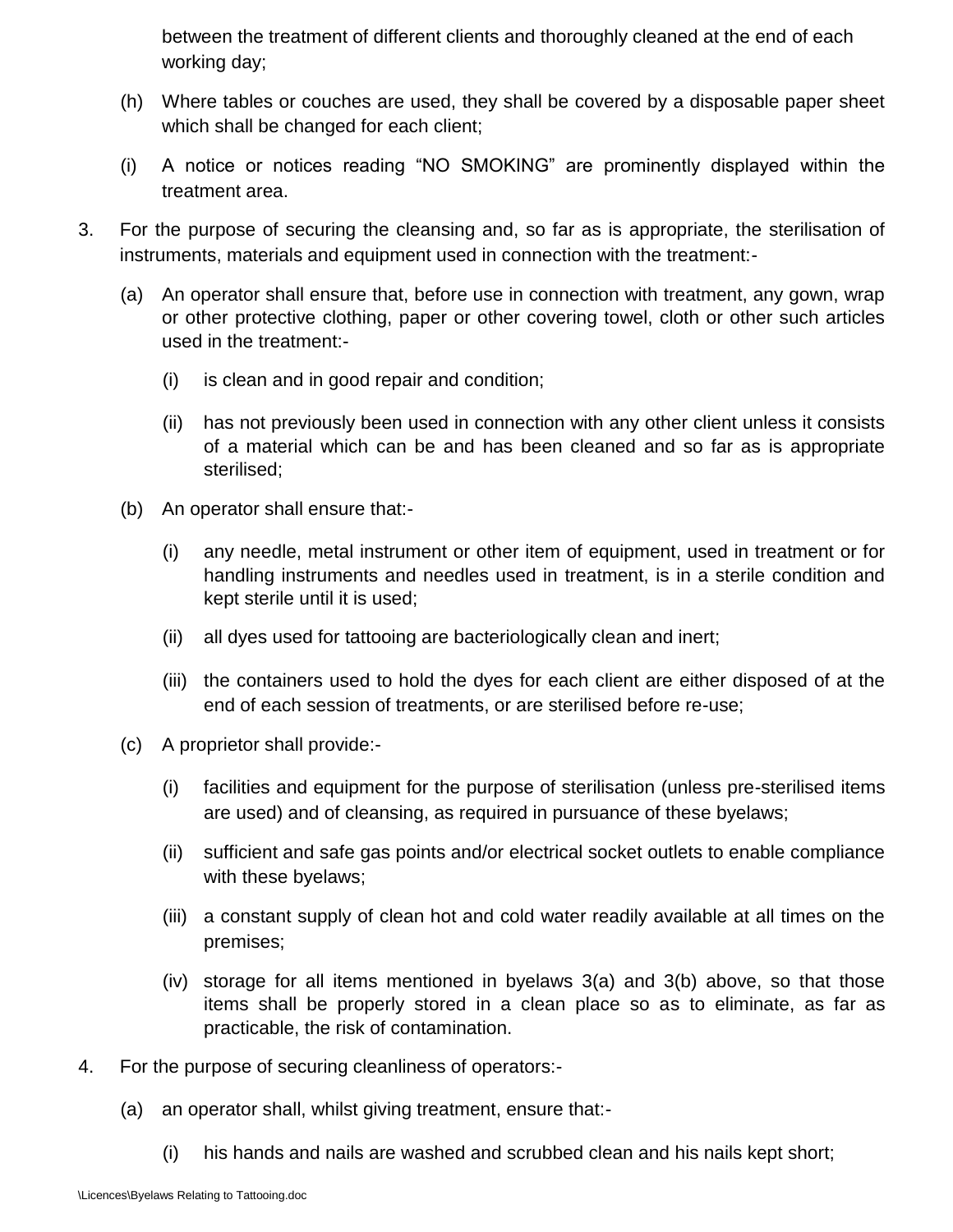- (ii) he is wearing a clean and washable overall or a disposable covering that has not previously been used with any other client;
- (iii) he keeps any open boil, sore, cut or open wound on an exposed part of his body effectively covered by an impermeable dressing;
- (iv) he does not smoke or consume food or drink;
- (v) if he is a known Hepatitis B Surface Antigen Carrier he is wearing a clean face mask and clean disposable surgical gloves.
- (b) a proprietor shall provide:-
	- (i) washing facilities in the treatment area for the sole use of operators, such facilities to have hot and cold water, sanitising soap or detergent and a nailbrush;
	- (ii) sanitary accommodation for operators;
	- (iv) first aid materials, for the purpose of compliance with byelaw 4(a)(iii) above.

#### **NOTE – THE FOLLOWING DOES NOT FORM PART OF THE BYELAWS (Tattooing)**

- (A) A proprietor shall take all reasonable steps to ensure compliance with these byelaws by persons working on the premises. Section 16(9) of the Act lays down that a registered person shall cause to be prominently displayed on the premises a copy of these byelaws and a copy of any certificate of registration issued to him under Part VIII of the Act.
- (B) Section 16(1) and (2) of the Local Government (Miscellaneous Provisions) Act 1982 provides that any person who offends against any of these byelaws shall be guilty of an offence and liable on summary conviction to a fine note exceeding £400. If the convicted person is registered under Part VIII of the Act, the Court may, instead of or in addition to imposing a fine, order the suspension or cancellation of his registration and of the registration of the premises in which the offence was committed if such premises are occupied by the person so convicted. Section 16(11) of the Act provides that it shall be a defence for the person charged to prove that he took all reasonable precautions and exercised all due diligence to avoid the commission of the offence.
- (C) Nothing in these byelaws shall extend to the carrying on of the business of tattooing by or under the supervision of a person who is registered as a medical practitioner or to premises on which any such business is carried on by or under the supervision of such a person.

HEAD OF ENVIRONMENTAL HEALTH TOWN HALL BEXHILL ON SEA EAST SUSSEX TN39 3JX Tel No: 01424 787538

# **NOTE – PLEASE SEE PRACTICAL GUIDE TO HYGIENIC TATTOOING ATTACHED**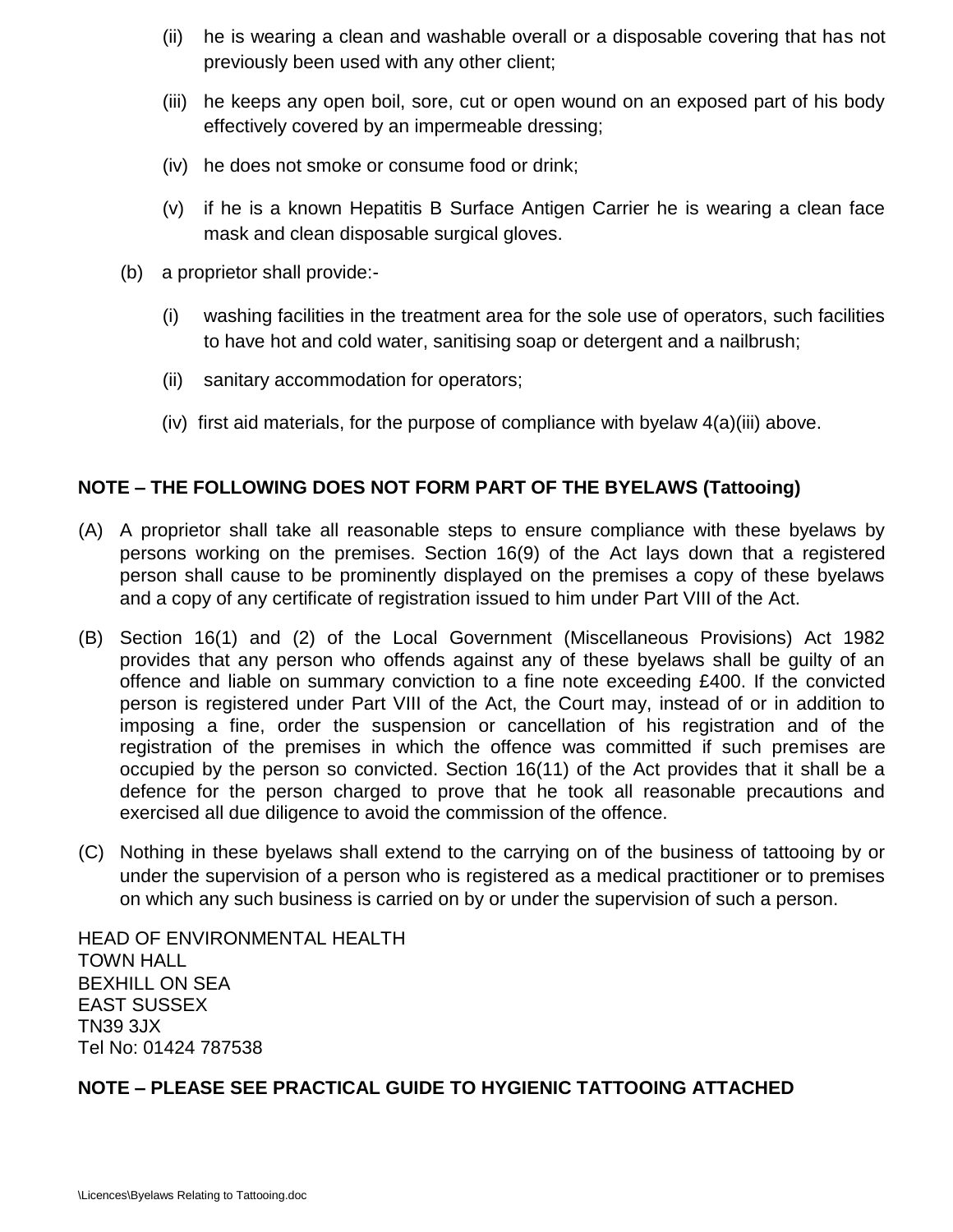# **PRACTICAL GUIDE TO HYGIENIC TATTOOING**

This guide is issued by Rother District Council for your assistance – please read in conjunction with the relevant byelaws. The assistance of Professor Noah of Kings College University in preparing this guide is acknowledged.

#### **Introduction**

A small but significant percentage of cases of hepatitis B reported every year is associated with tattooing. It is vital that the process of tattooing is carried out in a hygienic manner. This guide is designed to help you, but if you have any queries, please contact this department and we will be happy to discuss them with you.

#### **Tattooist Studio**

General: The studio must be clean; floors and walls must be washable. A wash-hand basin with hot and cold water is essential. It must be in the tattooist's working room and must be supplied with sanitising soap and disposable paper towels (or a hot air hand dryer). A sink should be provided on the premises, not necessarily in the work room.

Table top and other surfaces: The table top must have a smooth impervious surface, such as plastic laminate, and must be in good repair. It must be washed down with hot water and detergent and disinfected between customers and at the end of each session. All other surfaces and shelves must have smooth, impervious surfaces and must be kept clean.

Personal hygiene: Good personal hygiene is essential. Clean washable clothing should be worn. Hands must be clean and nails kept short and clean. If the tattooist has a cut or abrasion or any type of skin infection, gloves must be worn while tattooing. (Vinyl examination gloves). They must be disposed of after one use. Although not essential for tattooing, you may wish to consider the routine use of gloves. They may afford some protection to you the tattooist if the customer happens to be a carrier.

Records: As a minimum you must record the name and address of the customer along with a record of the work done. This information could protect you. The stated age of younger customers should also be recorded, as well as the steps taken to verify it. (Tattooing of Minors Act 1963).

In order to comply with the Byelaws the following equipment will be required:

Autoclave Ultrasonic cleaner Autoclavable metal syringe or metal spatula Disposable razor or metal safety razor with disposable blades Disposable capsules for pigments Wide bore glass tubes or metal tubes in racks for holding assembled machines Paper tissues, towels and cups "Sharps" – disposable box for needles Autoclavable container for needles eg kidney dish Metal forceps Alcohol-impregnated swabs (pre-packed) **Disinfectants** Pedal operated bin with disposable liner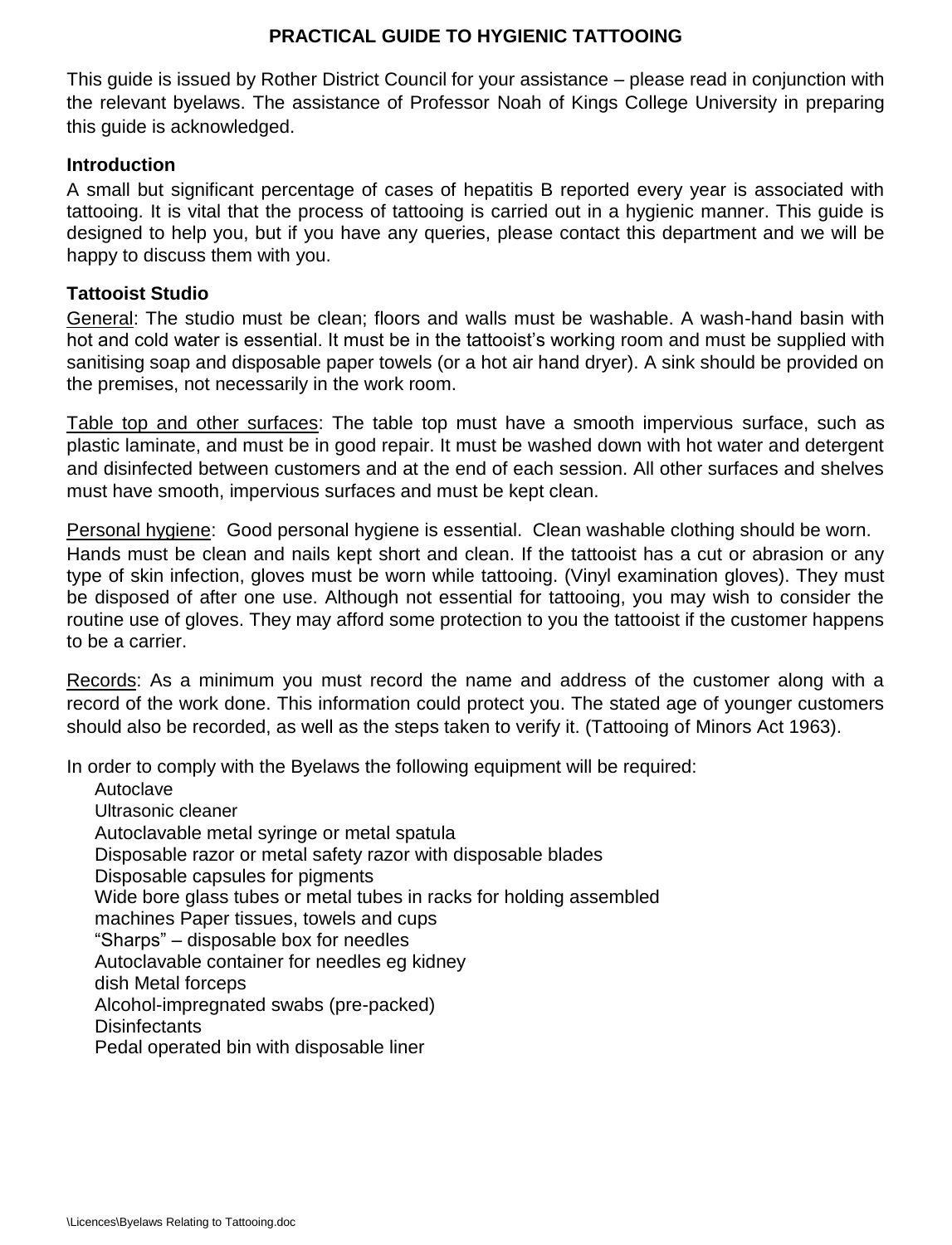### **Hygiene Procedure for Tattooists**

#### Before each Session

- (a) Solder new needles on to rods. If reusable needles, wash needles and rods with hot water and detergent. Wash tubes also with hot water and detergent.
- (b) Use the ultrasound on needles and needle bars.
- (c) Autoclave needles, rods and tubes and pair of forceps in a stainless steel dish or perforated metal dish. Leave in autoclave with door open at end of cycle to dry out.
- (d) Clean down table surfaces, taking note of manufacturer's instructions issued with disinfectant.

#### Before Tattooing

- (e) Wash and dry hands.
- (f) Place large fresh paper towel on table surface before customer places part to be tattooed on table. Place tissue or gauze used to dab tattoo area on towel.
- (g) Clean skin with spirit swab. Shave skin. Throw away razor.
- (h) If transfer is to be used, do this now.
- (i) Arrange required number of pigment capsules in holder, fill with pigment.
- (j) Smear Vaseline on area with spatula or gauze swab.
- (k) Attach sterilised needles etc to motors and begin tattooing.
- (l) Needles attached to motors must not be returned to holding tubes once tattooing has commenced.

#### After Tattooing

- (m) When tattooing has finished, disengage needles, rods and tubes from motor and place in kidney dish containing detergent and designated for used ('dirty') instruments.
- (n) Tip remains of pigment with capsules into plastic-lined bins.
- (o) Sellotape gauze to tattooed area.
- (p) Remove paper and all swabs or tissues used on customer; place in bin.
- (q) Damp wipe motors.
- (r) Clean down table surfaces. Then begin at (e) again.